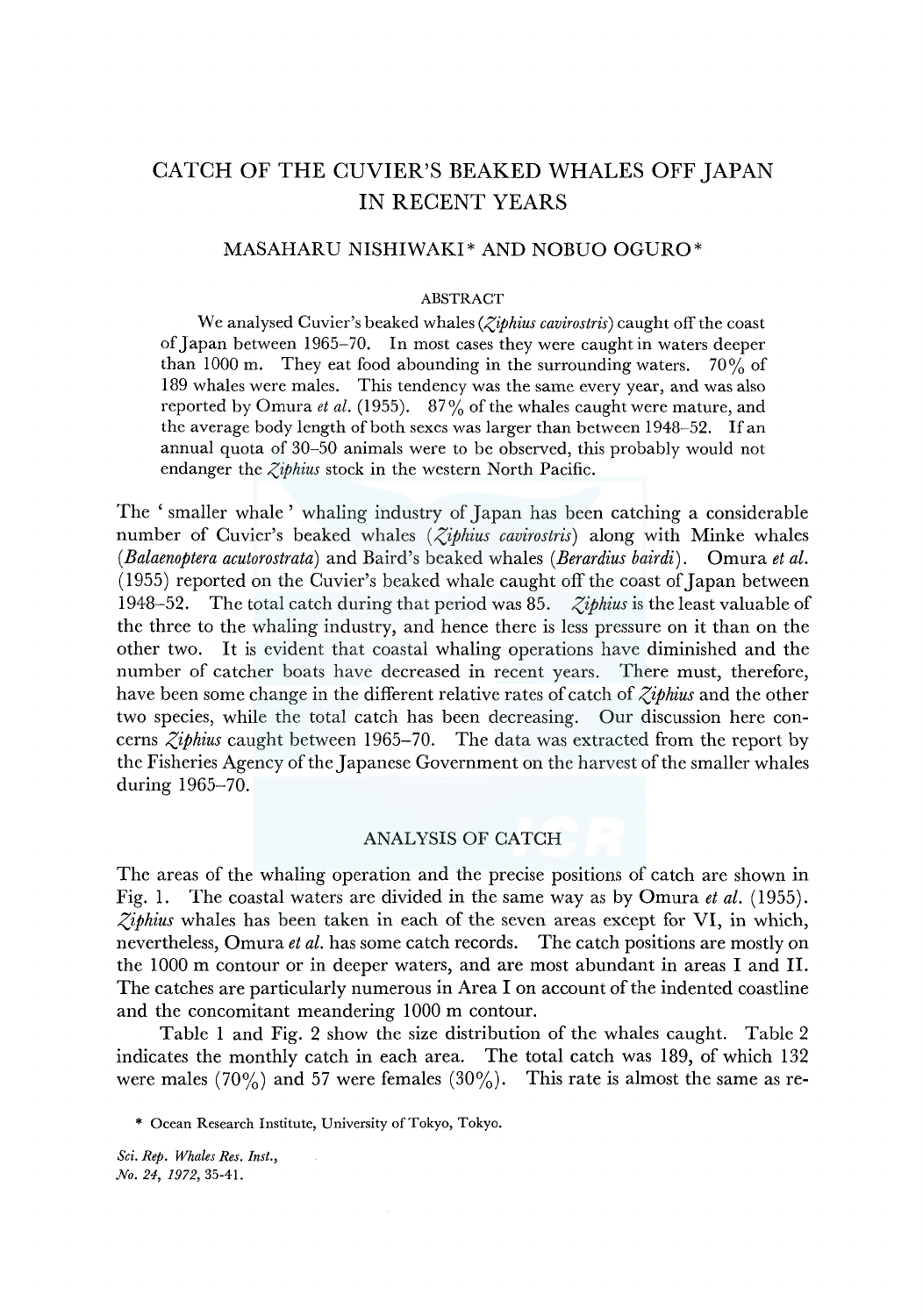

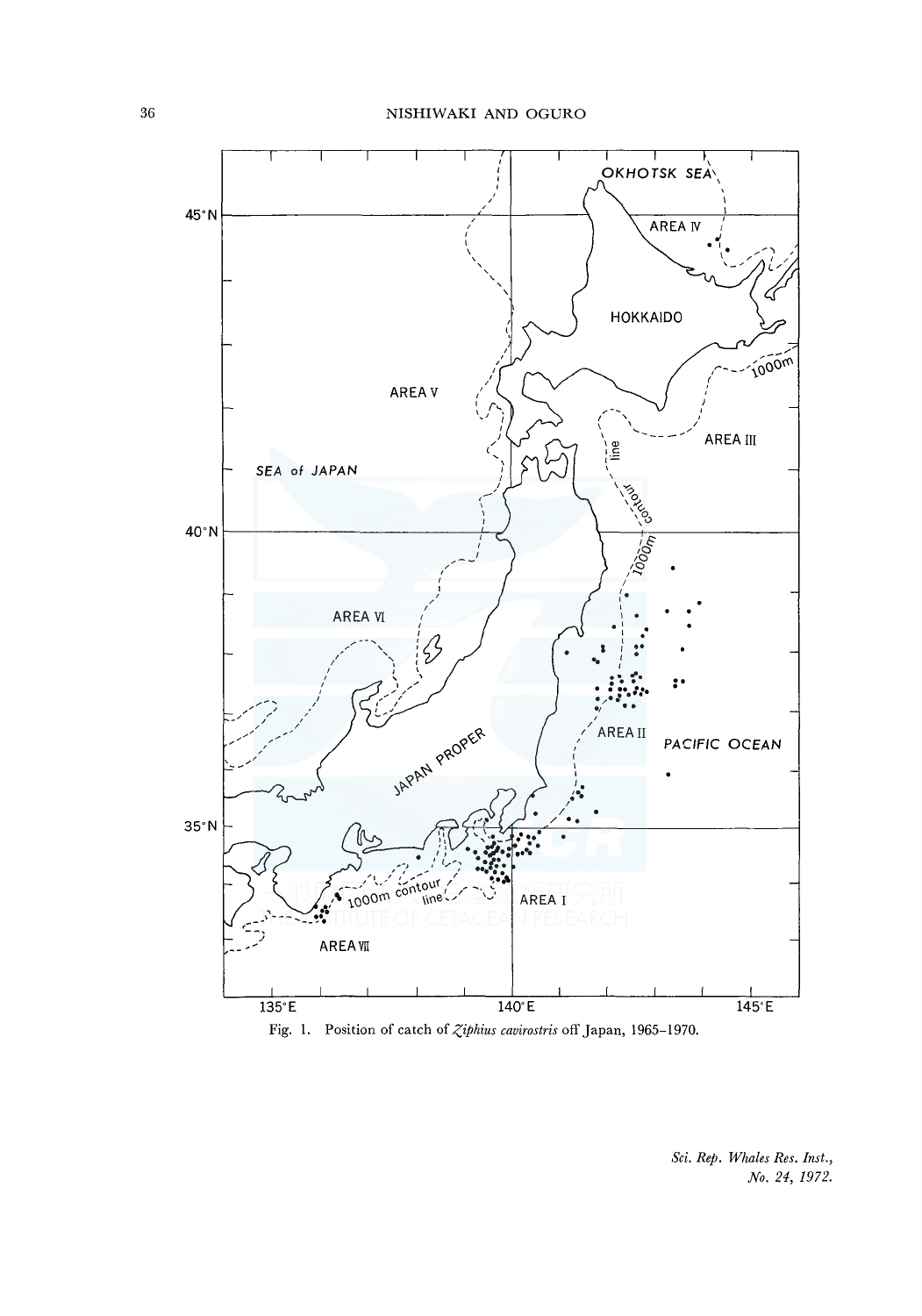#### CATCH OF THE CUVIER'S BEAKED WHALE 37

|       |          |                |                |                |         | TABLE I. NOMBER OF CATCH OF ZITHIOS AVIROSTRIS ACCORDING TO<br>THE MONTHS AND AREAS, 1965-1970. |                |             |       |             |
|-------|----------|----------------|----------------|----------------|---------|-------------------------------------------------------------------------------------------------|----------------|-------------|-------|-------------|
| Month | Area I   |                | Area II        |                | Area IV |                                                                                                 | Area VII       |             | Total |             |
|       |          | Male Female    |                | Male Female    |         | Male Female                                                                                     |                | Male Female |       | Male Female |
| Jan.  | 2        | 0              | $\overline{2}$ | $\overline{2}$ |         |                                                                                                 |                | $\bf{0}$    | 5     | 2           |
| Feb.  | 18       | 10             |                |                |         |                                                                                                 |                |             | 18    | 10          |
| Mar.  | 11       | 8              |                |                |         |                                                                                                 | $\overline{2}$ | 0           | 13    | 8           |
| Apr.  |          | 0              |                |                |         |                                                                                                 |                |             |       | 0           |
| May   | 6        | $\overline{2}$ |                | $\bf{0}$       |         |                                                                                                 | 3              | $\Omega$    | 10    | 2           |
| June  | 4        | 2              |                |                |         |                                                                                                 | 3              | $\Omega$    |       | 2           |
| July  |          |                |                | $\bf{0}$       |         | $\bf{0}$                                                                                        |                | $\ast$      | 2     | 0           |
| Aug.  | 10       | 3              | 3              | 4              | 2       | $\bf{0}$                                                                                        |                | *           | 15    |             |
| Sept. | 7        | 6              | 12             |                |         |                                                                                                 |                |             | 19    |             |
| Oct.  | 4        | 6              | 8              | 2              |         |                                                                                                 |                |             | 12    | 8           |
| Nov.  | 2        | 3              | 20             | 3              |         |                                                                                                 |                |             | 22    | 6           |
| Dec.  | $\Omega$ |                | 7              | 4              |         |                                                                                                 |                | $\Omega$    | 8     | 5           |
| Total | 65       | 41             | 54             | 16             | 3       | 0                                                                                               | 10             | 0           | 132   | 57          |

# TABLE I. NUMBER OF CATCH OF *Z,IPHIUS AVIROSTRIS* ACCORDING TO

A sex unidentified individual is excluded.





ported by Omura *et al.* The catch in each area was as follows: in area I 106 were caught, 70 in II, 3 in III and 12 (including 2 individuals of unidentified sex) in VII. In Area I, 64 were caught between Jan-June and 42 between Aug-Dec, while area II, 64 of the year's total of 70 were caught between Aug-Dec. In area IV only 3 were caught between May-June, while in area VII records are scattered throughout the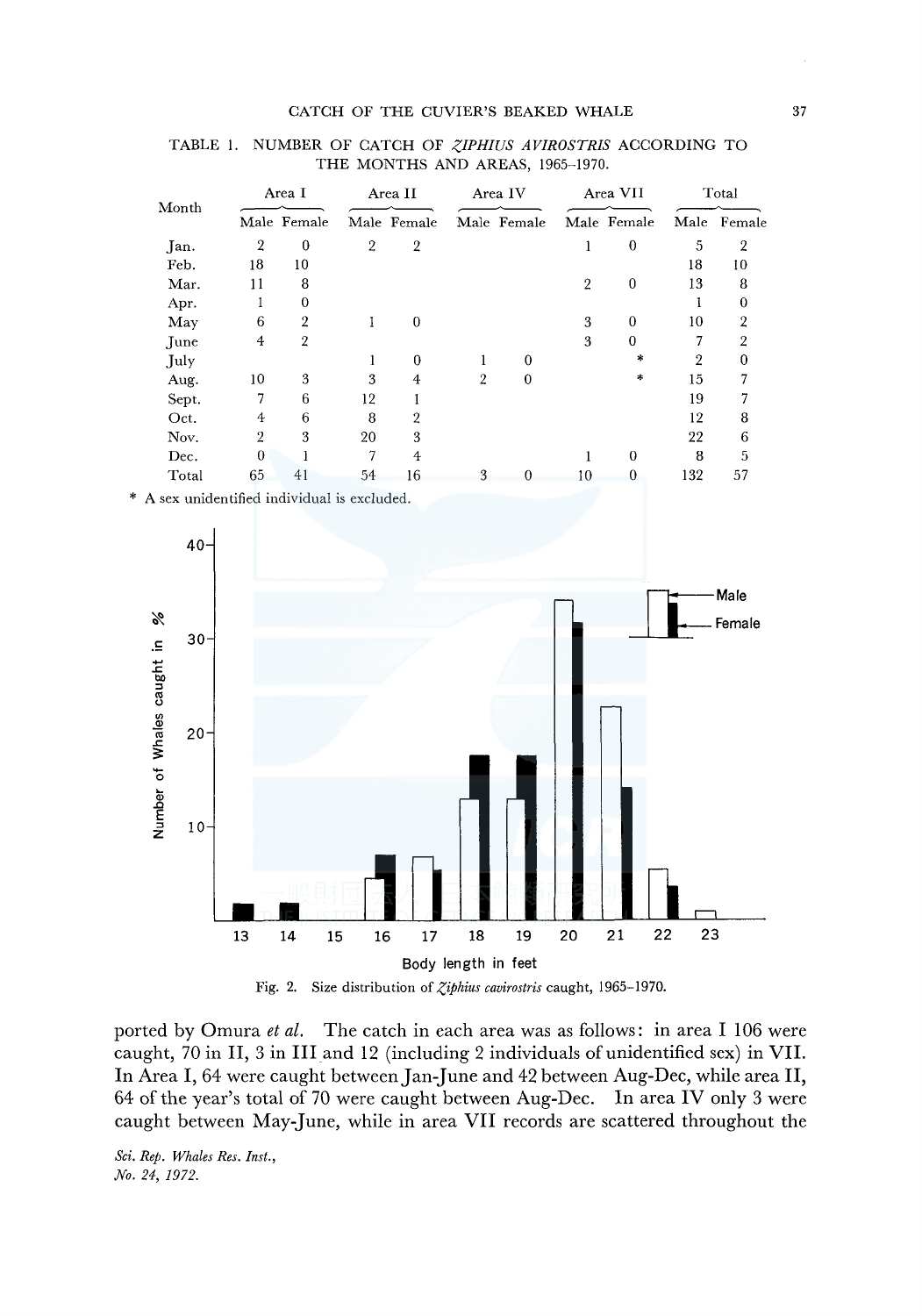#### 38 NISHIWAKI AND OGURO

|                |      | Area I | Area II |        |  |
|----------------|------|--------|---------|--------|--|
|                | Male | Female | Male    | Female |  |
| $Jan$ -June    |      |        |         |        |  |
| Average length | 20.1 | 19.8   |         |        |  |
| Sex ratio      | 65.5 | 34.4   |         |        |  |
| Aug.-Dec.      |      |        |         |        |  |
| Average length | 18.9 | 18.1   | 19.5    | 19.1   |  |
| Sex ratio      | 54.8 | 45.2   | 74.1    | 21.9   |  |

#### TABLE 2. AVERAGE BODY LENGTH AND SEX RATIO OF *Z/PHIUS CAVIROSTRIS* CAUGHT DIVIDED BY AREAS AND MONTHS, 1965-1970.

first six months of the year.

The whales caught in the above mentioned periods are presented in Table 2 together with the average body length of both sexes and the sex ratio. According to above mentioned data, the abundant catch in Area I between Feb-May may consist of adult males going north to chase after adult females. The whales caught in Area I in the other months may be younger males searching for food. The abundant catch in Area II between Aug-Dec seems to consist of males migrating south, some of them possibly in the company of adult females.

## SIZE DISTRIBUTION

As seen in Fig. 2 and Table 3, the greatest body lengths of all the individuals caught were 23 feet for males and 22 feet for females. The most common body length for both sexes was 20 feet, while most of the catch was in the length range 18-21 feet.

There are four species of *Mesoplodon* in the western North Pacific: *M. stejnegeri, M. densirostris, M. ginkgodens* and *M. carlhubbsi.* We found some suggestions of

| Body              |      | Number         |       | Percentage |        |       |  |  |
|-------------------|------|----------------|-------|------------|--------|-------|--|--|
| length<br>in feet | Male | Number         | Total | Male       | Female | Total |  |  |
| 13                |      |                |       |            | 1.8    | 0.5   |  |  |
| 14                |      |                |       |            | 1.8    | 0.5   |  |  |
| 15                |      |                |       |            |        |       |  |  |
| 16                | 6    | 4              | $*10$ | 4.5        | 7.0    | 5.3   |  |  |
| 17                | 9    | 3              | 12    | 6.8        | 5.3    | 6.4   |  |  |
| 18                | 17   | 10             | 27    | 12.9       | 17.5   | 14.3  |  |  |
| 19                | 17   | 10             | 27    | 12.9       | 17.5   | 14.3  |  |  |
| 20                | 45   | 18             | $*63$ | 34.1       | 31.6   | 33.3  |  |  |
| 21                | 30   | 8              | 38    | 22.7       | 14.0   | 20.1  |  |  |
| 22                | 7    | $\overline{2}$ | 9     | 5.3        | 3.5    | 4.8   |  |  |
| 23                |      |                |       | 0.8        |        | 0.5   |  |  |
| Total             | 132  | 57             | 189   | 100.0      | 100.0  | 100.0 |  |  |
| Sex ratio         | 69.8 | 30.2           | 100.0 |            |        |       |  |  |
| Maturity          |      |                |       | 88.6       | 84.2   | 87.3  |  |  |

TABLE 3. SIZE DISTRIBUTION OF *Z,IPHIUS CAVIROSTRIS* CAUGHT, 1965-1970.

\* A sex unidentified individual is excluded.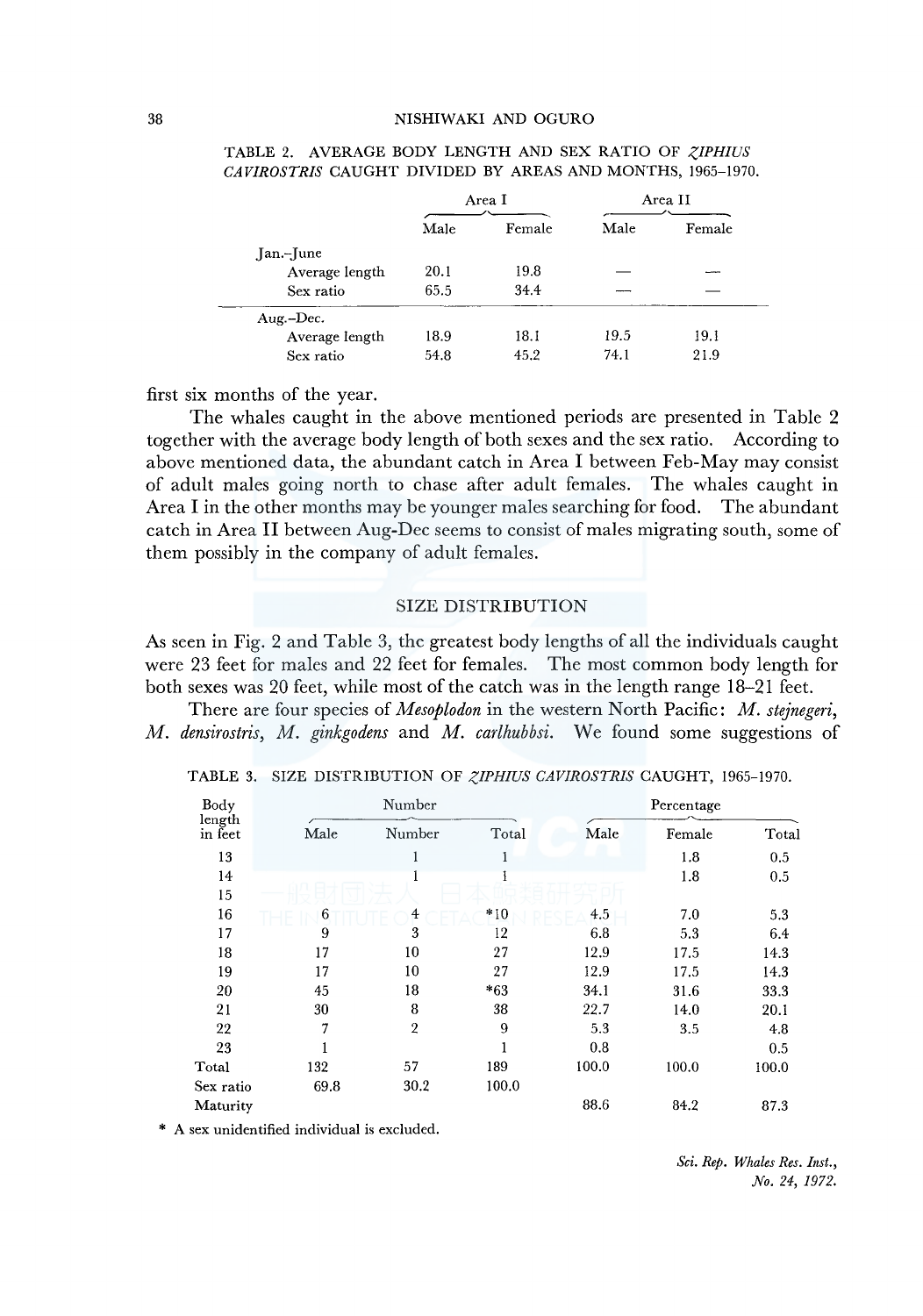#### CATCH OF THE CUVIER'S BEAKED WHALE 39

|       |                       | TABLE I. ANNOAL CATCH OF ZH HIDS CAVIROSTINS AND THEIR SEA |                        |                | RATIO ACCORDING TO AREAS, 1965-1970. |          |                         |          |                      |    |           |        |
|-------|-----------------------|------------------------------------------------------------|------------------------|----------------|--------------------------------------|----------|-------------------------|----------|----------------------|----|-----------|--------|
| Year  | Area 1<br>Male Female |                                                            | Area II<br>Male Female |                | Area IV<br>Male Female               |          | Area VII<br>Male Female |          | Total<br>Male Female |    | Sex ratio |        |
|       |                       |                                                            |                        |                |                                      |          |                         |          |                      |    | Male      | Female |
| 1965  | 14                    |                                                            | 28                     | 6              | 3                                    | $\bf{0}$ | 2                       | $*0$     | 47                   | 13 | 78.3      | 21.7   |
| 1966  | 10                    | 8                                                          | 6                      | 2              |                                      |          |                         | $\theta$ | 17                   | 10 | 63.0      | 37.0   |
| 1967  | 19                    | 12                                                         | 7                      | 4              |                                      |          | 3                       | $\Omega$ | 29                   | 16 | 64.4      | 35.6   |
| 1968  | 9                     | 6                                                          | 10                     | 2              |                                      |          | $\overline{2}$          | $\theta$ | 21                   | 8  | 72.4      | 27.6   |
| 1969  | 4                     | $\overline{2}$                                             | 3                      | $\overline{2}$ |                                      |          | 2                       | $\bf{0}$ | 9                    | 4  | 69.2      | 30.8   |
| 1970  | 9                     | 6                                                          |                        |                |                                      |          |                         |          | 9                    | 6  | 60.0      | 40.0   |
| Total | 65                    | 41                                                         | 54                     | 16             | 3                                    | $\theta$ | 10                      | 0        | 132                  | 57 | 69.8      | 30.2   |

# TABLE 4. ANNUAL CATCH OF *Z,IPHIUS CAVIROSTRIS* AND THEIR SEX

\* Two sex unidentified individuals are excluded.

*Mesoplodon* in the discarded bones around the whaling stations where *Ziphius* are processed, but there has been no report of *Mesoplodon* being caught by these companies. Therefore, the data in Fig. 2 for *Ziphius* may include some *Mesoplodon*, but the percentage of the latter is so small that it could exert no significant effect on the figures.

The catch for each year is indicated in Table 4. Although the total catch of  $\zeta$ *iphius* has been decreasing year by year, this may be partly due to reduced hunting effort rather than to an actual population decrease.

#### FOOD

The stomach contents varied according to the area in which the animals were caught, as shown in Fig. 3. The food found in the stomachs of the animals from Area I consisted mainly of deep-sea fish, but that from animals in Areas II and VII was exclusively squid. There was no food report from Area V. Therefore, deep-sea fish must have been the main food in waters deeper than 1 OOO m, while squid must be the main food in the shallower waters. As seen in Fig. 3, deep-sea fish were often found in the animals from Area I all through the year, but squid was sometimes found in Area II from Nov-Jan. This evidence suggests that the whales may eat whatever fish are abundant in the waters where they happen to be.

# **CONCLUSION**

Our analysis suggests that Cuvier's beaked whale *(Ziphius cavirostris)* has been being caught throughout the year, abundant harvests being taken in Feb., Sept. and Nov. The greatest body length in our sample is 23 feet (male) and 22 feet (female). The data also suggest that the majority of *Ziphius* whale were caught in waters deeper than 1000 m. The variety of food in the stomachs examined shows that the *Ziphius* whales, like other smaller whales, eats the food most common in its surrounding waters. Both sexes of *Ziphius* seem to be about 18 feet in body length when they attain sexual maturity.  $87\%$  of the whales caught were mature, and the average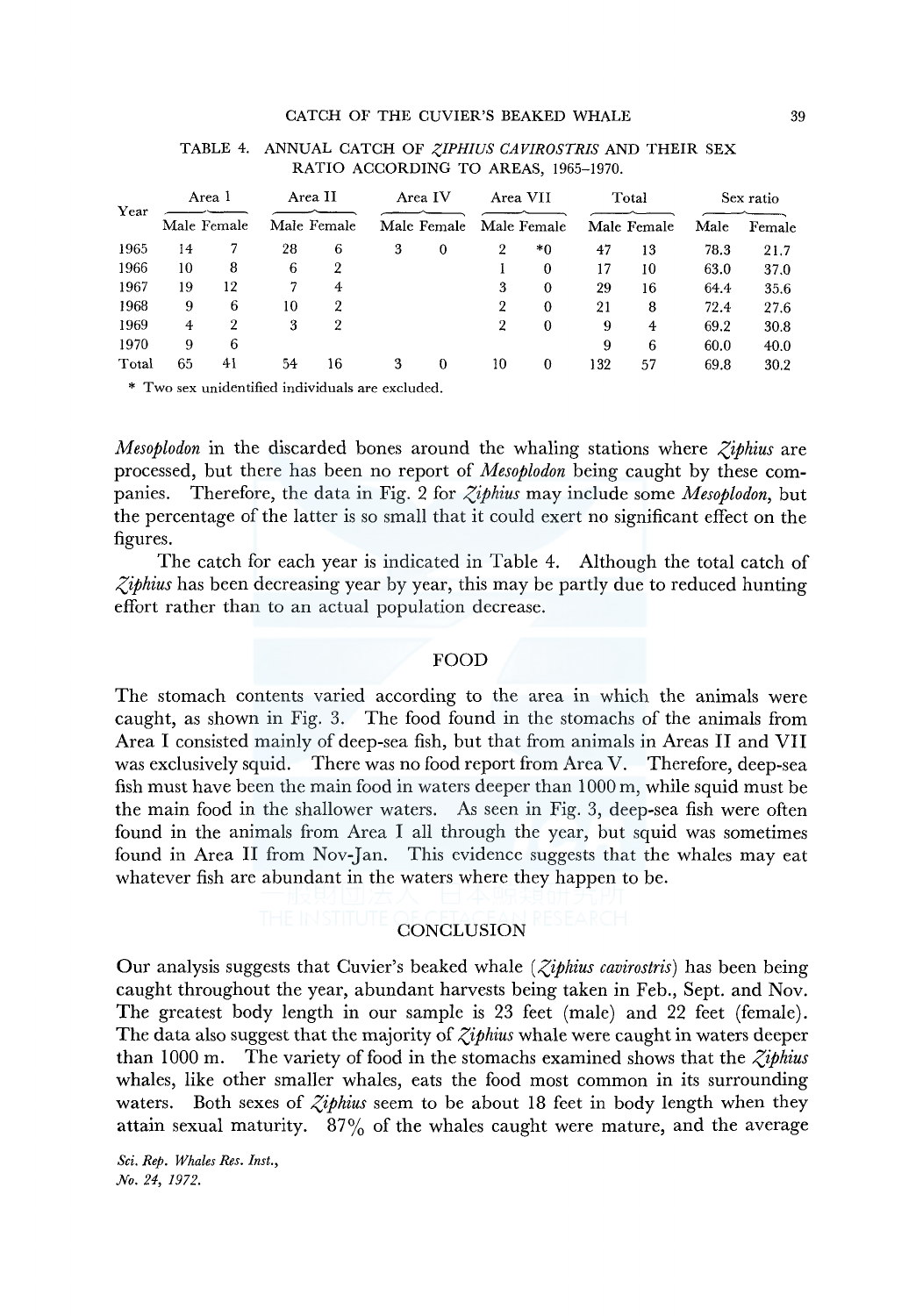

body length of both sexes from this data are greater than those in the data of Omura *et al.* 

Considering that the number of new whaling boats has been decreasing con-